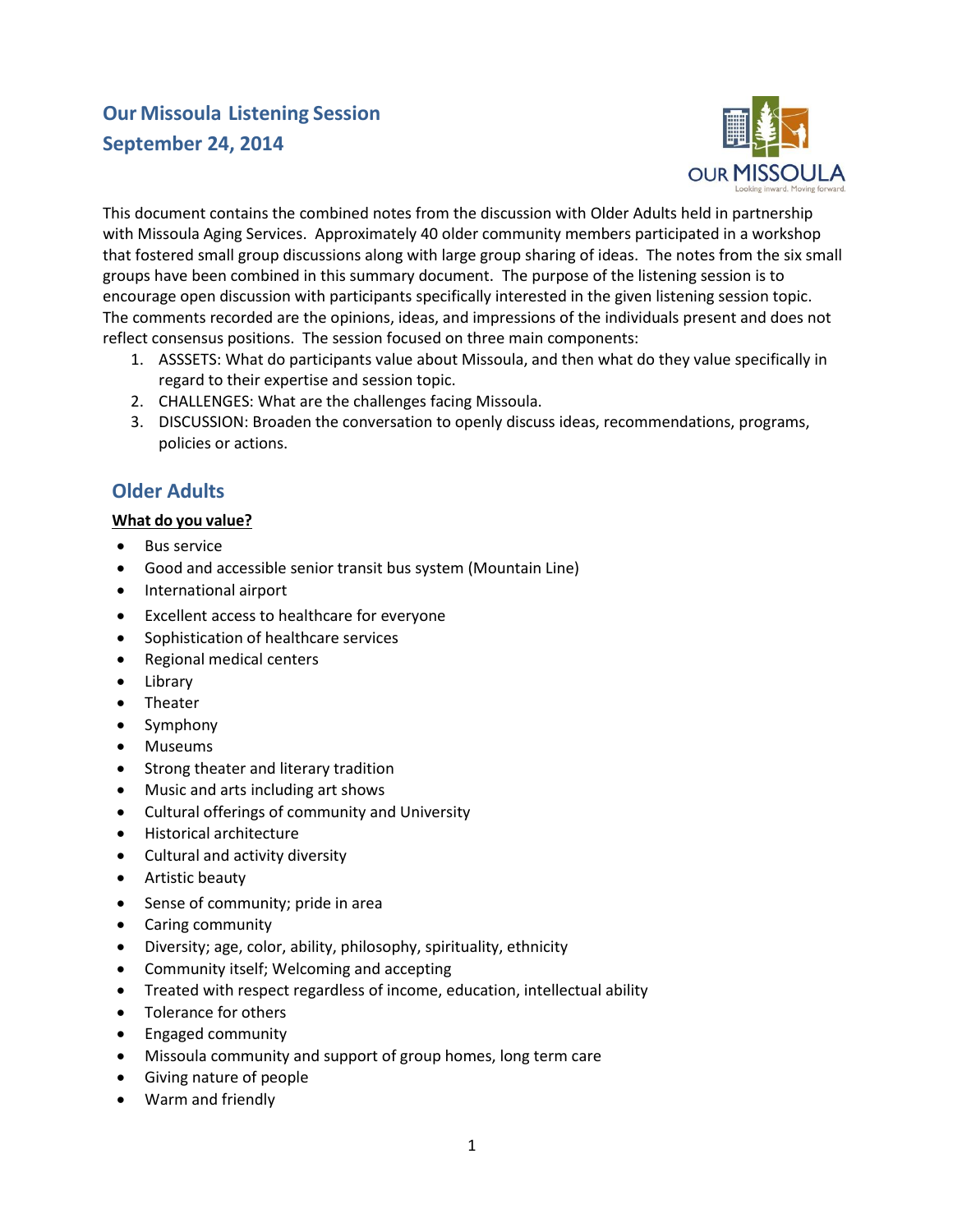- Easy access to city government; government transparency
- Community and government attitude
- Responsive public
- Police/City/Fire/Ambulance responsiveness to community
- Activities for all ages
- Abundant variety of youth events and activities
- Public markets
- Lively downtown
- Opportunity to see your neighbors
- Events
- Restaurants
- Local food/markets
- Lots of festivals
- Missoula Marathon
- Food excellence
- Active downtown association
- Vital and vibrant downtown
- Services/local businesses spread out in neighborhoods
- Good health clubs
- Great service opportunities: e.g. Clark Fork river cleanup
- Churches, ministries
- Environmental activism
- Feels like a small town, but has amenities of big city
- Size of the town; just the right size; manageable
- Big city advantages without big city problems
- Kids water features
- Parks
- Outdoor recreation
- Access to recreation
- Walking community
- **•** Green spaces
- **•** Trail network
- Clark Fork River
- Western Montana Region; access to the wilderness
- Caras Park
- Mountain views
- Urban to nature interface
- Open Space
- Natural Beauty; landscape
- Beauty of area; scenery
- Sporting activities for all ages
- Recreation options
- Climate
- Poverello Center
- Multiple levels of access to education Lifelong Learning Center, University, Rocky Mountain School of Photography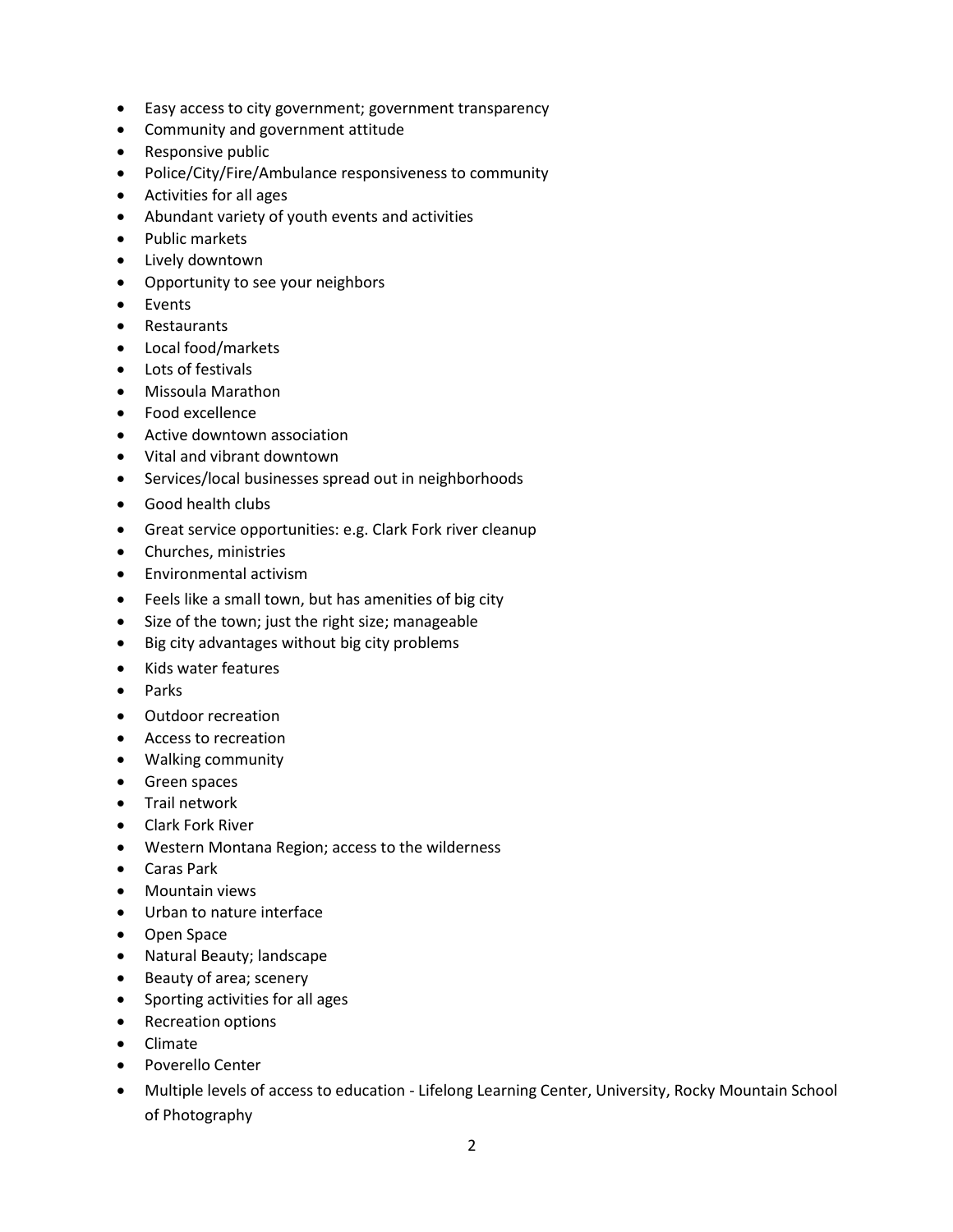- Learning environment; Educational opportunities for all ages
- University: connection to and support of the community; relationship with community has improved over time; MOLLI classes
- Schools
- Senior center
- Missoula Aging Services
- Excellent senior services

#### **What are the challenges?**

- Visitability of homes: Issues with yard work, downsizing, stairs, one-level buildings, and inadequate doorway clearance
- Staying in place which gets difficult if you have a large yard, etc.
- Housing for aging populations; Limited number of one-level homes
- Accessible housing; Need more street level houses; Elevators
- Aging at home: concern over expenses, sidewalks, property maintenance, large yards, utilities, taxes, lack of choice in service providers (phone, internet, charter, etc.), high food costs, and infrastructure/improvement costs
- Promotion of self sufficiency
- Taxes keep going up
- No housing community for seniors
- Adequate Housing Authority assistance
- Cost of housing
- Lack of low income housing for all
- Safe housing
- **•** Economic livability
- Too much bureaucracy for construction permitting
- Restrictive zoning for aging population
- Mismatch of architectural appeal; construction types of housing in neighborhoods
- Growth problems
- Too much multi-dwelling development
- Lack of affordable housing (that is not subsidized)
- Affordable housing
- Challenge to maintain quality neighborhoods
- No outside activity areas for senior dwellings
- Impediments to live-in help; i.e. ADU policy limits availability
- Increasing crime; Enforce current laws
- Poor access to mental health facilities and services
- Family, friends, and aging populations needs more information about transitional services
- Prioritize information for the aging community
- Access to bus service; not running in all neighborhoods
- Few bus routes and few bus stops; frequency for bus system
- **•** Traffic on Reserve; prohibits busses, etc.
- Bus service not adequate; doesn't cover enough area; routes too limited
- Access to medical facilities if busses don't go
- Alternatives to bus service is limited
- Senior van is very limited appointments only; Para-transit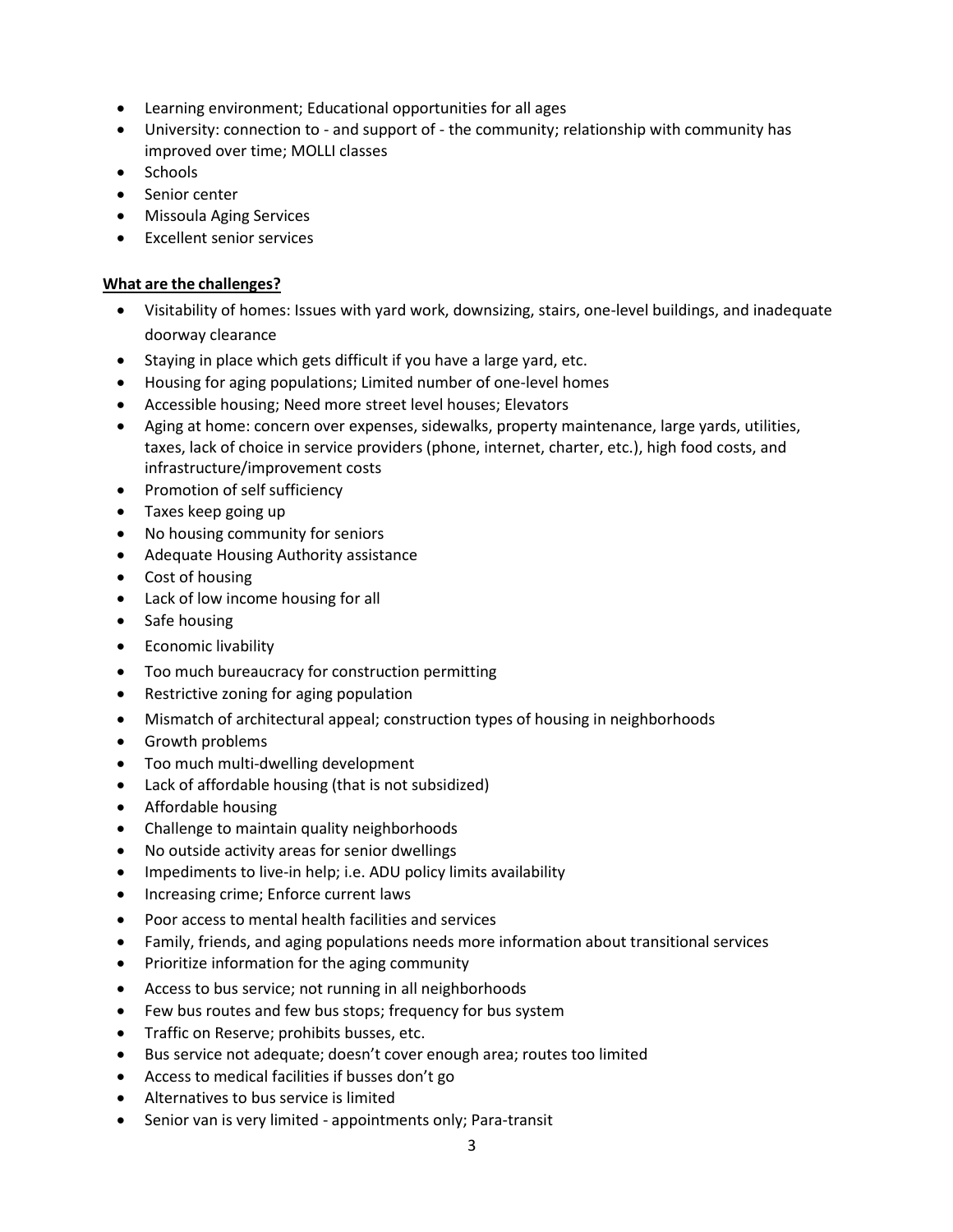- Handicap access for transportation inadequate
- Limited public transportation in many areas
- Accessibility: Parking is lacking, need more accessible spots in general
- Limited routes out of Airport
- Cost of airline tickets
- Cost of long distance transportation
- No train service; get rail access to passenger trains; better train connections to other cities
- Taxi service is costly and limited
- Traffic congestion; Increased street traffic
- Improve transportation connectivity
- Road/street condition
- Conflict between encouraging bike riding and providing for bike space
- Poor cross town traffic flow
- Lack of river crossing/bridges
- City annexation of County
- Infill; crowding people
- Concern of city paying for non-city residential services
- High cost of hooking up to sewer
- Bikes on sidewalks
- Winter; parking and sidewalk snow and ice maintenance; plowing of streets; safety issue
- Communication, media challenges
- Local news sources
- Negligence of rental property owners and property managers
- Landlords/Rental issues; regulations affect all property owners, including "good and bad"; City management of property can be lacking/absent (i.e. boulevards)
- Obnoxious pet owners/pets
- Isolation of Missoulians
- Smoke/forest fires
- Wildlife
- Accessibility for all including low income people
- Adequate accessible infrastructure
- Issues with finding adequate funding to address accessibility
- Winter time accessibility and mobility issues, especially along sidewalks
- Jobs
- Living wage; low wages
- Job opportunities for grown children; employment for young men
- Diversified economy
- Lack of industry, how to attract manufacturing?
- Breaking into the Missoula community
- Good paying jobs
- High taxes/increasing taxes
- No jobs; No full time jobs or careers; U of M students leave Missoula after graduation
- High cost of living
- High poverty
- Air and water quality
- Water ownership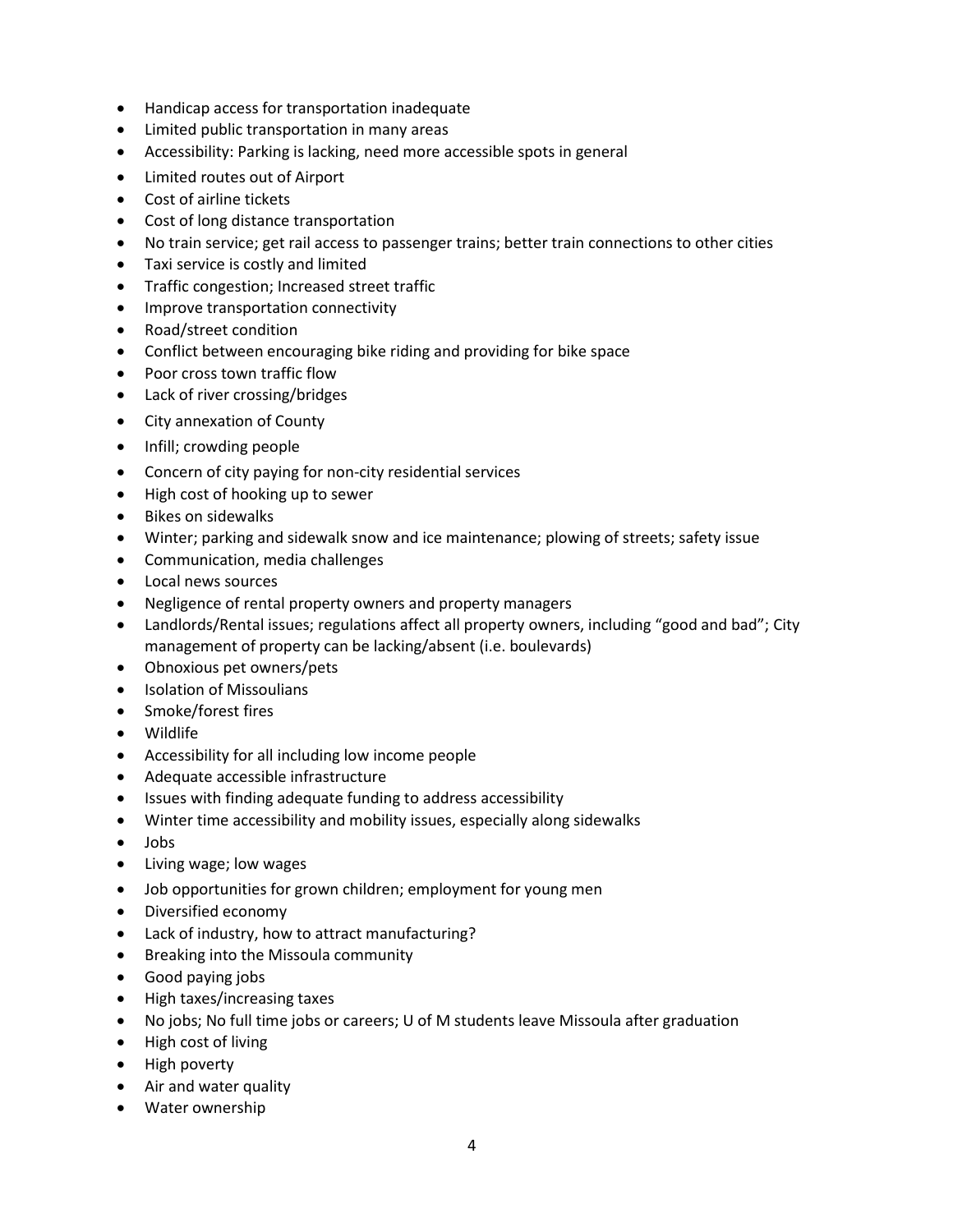- Crime perception (downtown/transients)
- Panhandling
- Homeless issues
- Concerns about attracting transient populations
- Lack of home care services
- **•** Effective senior services
- Lack of University programs aimed at senior issues (gerontology programs)
- End of life conversations/issues
- Homecare availability; medical visits
- Medical services available?
- Interface between University and community needs
- Poor city government budgeting
- Cost-effective use of public money
- Limited funding for City services; parks, maintenance, sewer, sidewalks, etc.
- Limited parks in some areas: Mullan for example
- Access to neighborhood services- groceries, shopping
- Good map of the city showing shopping, University, Post Office, etc.
- Lack of world class telecommunications
- Addressing hunger
- No real public community center

#### **Ideas, Policies, Programs, Actions, Recommendations**

- Service "bank" for seniors
- Create a Central clearinghouse for senior services/ one-stop shop
- Services: Establish "Ombudsman" to help advocate, renter's rights, etc.; Health services and Medicare revising; Re-focus from "end of life" care to "continuous wellness care"; Medicaid is too politicized
- Create a program/organization to help with home safety assessment so homeowners know what is possible strategies and/or physical changes
- Create a system to help people on constrained incomes to meet their needs or if resources already exist then get the word out
- Fix taxes at some point for seniors
- Provide a specific program that will get people into houses
- Require more bike trails and shoulders on roads
- Enforce bike laws
- License bikes/enforce existing laws
- Separate wheeled and pedestrian trails
- Encourage sharing of trails, bike lanes; maybe switch from one to another mode on a trail.
- Educate citizens on bike laws, trail laws, etc. Provide a class.
- Airport needs to fly to more places
- Provide opportunities for better senior education, i.e. computer use, technical education
- Provide more senior education classes that are affordable
- University provides older students to educate community
- Encourage the creation of a performance center
- Need space for UM art- art museum and city art museum
- Support Missoula Aging Services expansion, more funds are needed
- Assess healthcare to see if it will meet the needs of the aging